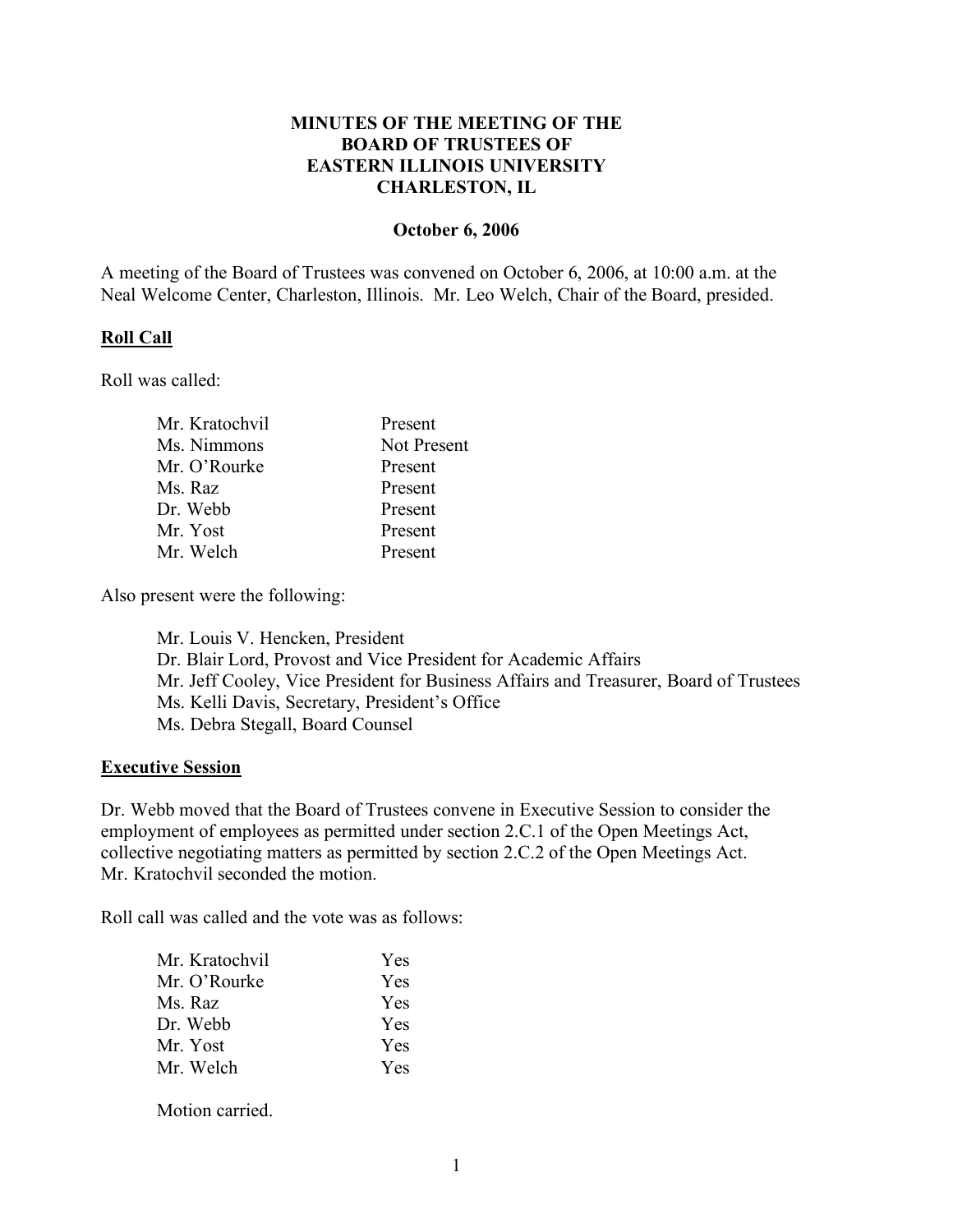Mr. O'Rourke moved to reconvene in Open Session; Dr. Webb seconded the motion.

Roll was called and the vote was as follows:

| Mr. Kratochvil | Yes |
|----------------|-----|
| Mr. O'Rourke   | Yes |
| Ms. Raz        | Yes |
| Dr. Webb       | Yes |
| Mr. Yost       | Yes |
| Mr. Welch      | Yes |
|                |     |

Motion carried.

## **Action Items**

1. Dr. Webb moved to approve the composition of the Presidential Search Advisory Committee, which includes: Sara Amyx, Sean Anderson, Roger Beck, Ph.D., Steven Childers, Adam Due, Angela Griffin, Assegedetch HaileMariam, Ph.D., Diane Hoadley, J.D., Roger Kratochvil, Jill Nilsen, Ph.D., Kathleen O'Rourke, Ph.D., David Radavich, Ph.D., Amanda Raz, Robert Webb, Ed.D., Leo Welch, Susan Young, Cynthia Nichols, ex officio; Mr. Kratochvil seconded the motion.

Roll was called and the vote was as follows:

| Mr. Kratochvil | Yes        |
|----------------|------------|
| Mr. O'Rourke   | <b>Yes</b> |
| Ms. Raz        | Yes        |
| Dr Webb        | Yes        |
| Mr. Yost       | Yes        |
| Mr. Welch      | <b>Yes</b> |

Motion carried.

## **Presentations by Search Firms**

Mr. David S. Moore, Senior Partner, Mr. Brad Holden, Managing Partner, and Ms. Ellen Brown, Principal, represented the firm Heidrick & Struggles. Mr. Moore made the presentation to the Board of Trustees.

Dr. Elaine Hairston represented the firm Academic Search, Inc., and made the presentation to the Board of Trustees.

Following each presentation, the Trustees and member(s) of the search firms engaged in a discussion specific to the Presidential search to be conducted at Eastern Illinois University.